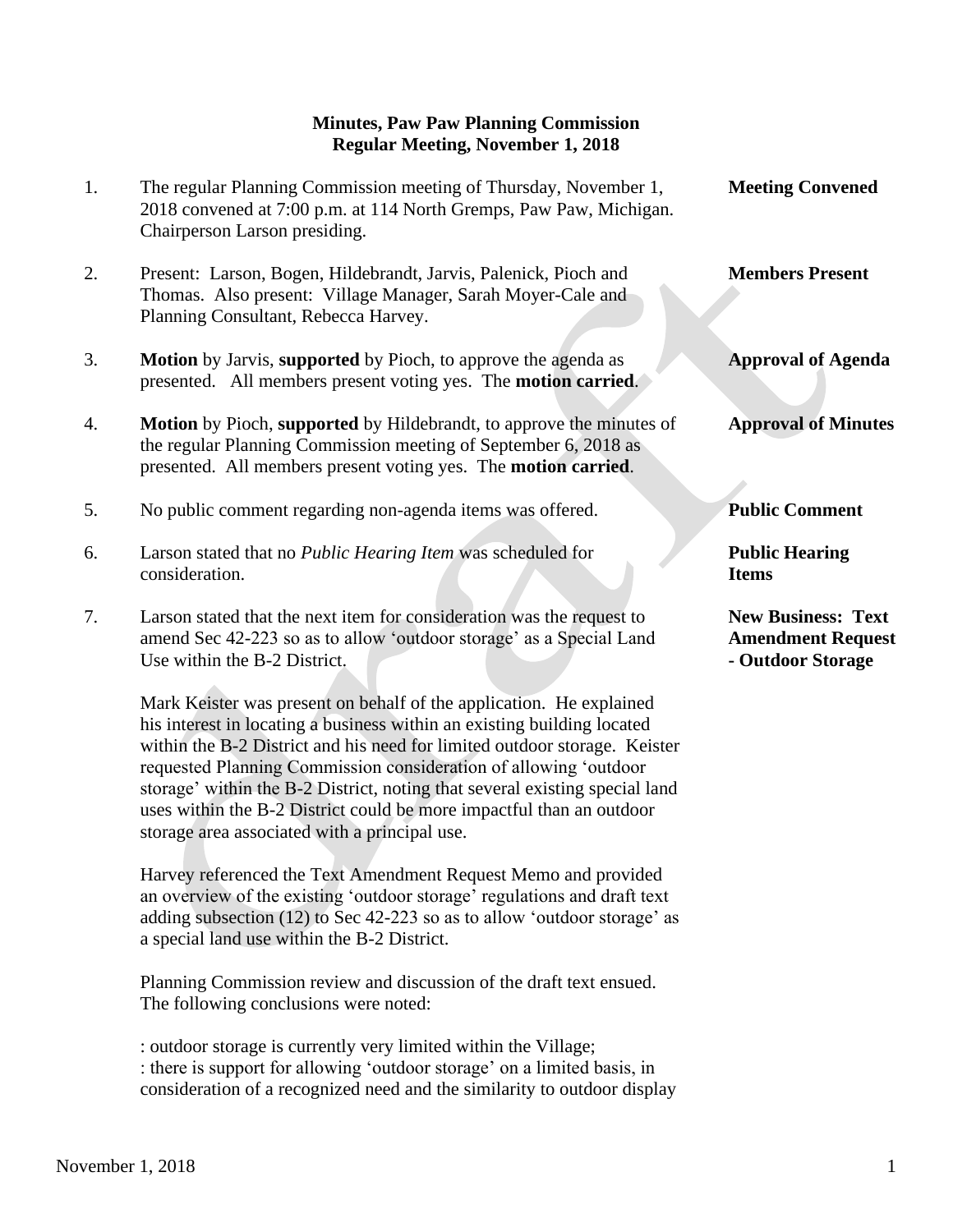activities currently allowed;

: 'outdoor storage' should be a special land use to allow for consideration of same on a site-specific basis and address location and screening needs;

: the outdoor storage must be in connection with the principal use located on the site of the outdoor storage;

: the total area of 'outdoor storage' limitation of 30% of the floor area of the principal building is acceptable;

: limiting 'outdoor storage' to the side and rear yard is acceptable; : the draft text adequately allows for consideration of screening requirements.

**Motion** by Pioch, **supported** by Bogen, to direct Harvey to revise the draft text per the discussion of the Planning Commission and to schedule same for public hearing at the December Planning Commission meeting. All members present voting yes. The **motion carried**.

8. Larson stated that the next item for consideration was the review/ **OnGoing Business**: revision of the residential districts. Specifically, a continuation of the **Residential Districts** review of Draft #1 - revisions to the R-2 District to provide for **- 'missing middle** accessory dwelling units and cottage housing. **housing'**

Planning Commission discussion of Draft #1 (dated  $9.06.18$ ) – R-2 District; Sec 42-372 – Accessory Dwelling Units; and Sec 42-373 – Cottage Housing, ensued. The following was noted:

: proposed changes to Sec 42-141 are satisfactory;

 : Sec 42-143 (7) pertaining to handicapped ramps should not be deleted; : Sec 42-373 (d) – ADUs should be limited in size to the area of the first floor (footprint) of the single family dwelling;

 : an ADU located in a second floor of an accessory building should be limited in size to the area of the first floor (footprint) of the accessory building;

 : the height of an ADU should not exceed the height of the single family dwelling;

 : existing size, height and setback standards applicable to accessory buildings (Section 42-370) should be revised to allow a maximum building footprint of 884 sq ft; a two-story accessory building; and increased side and rear setbacks of 10 feet.

 : the suggested revisions to the accessory building provisions will render the remaining ADU provisions acceptable.

 Due to the lateness of the hour, it was agreed that continued discussion of the draft text for 'cottage housing', as well as discussion of the 'walkable residential' overlay district, would be placed on the next available Planning